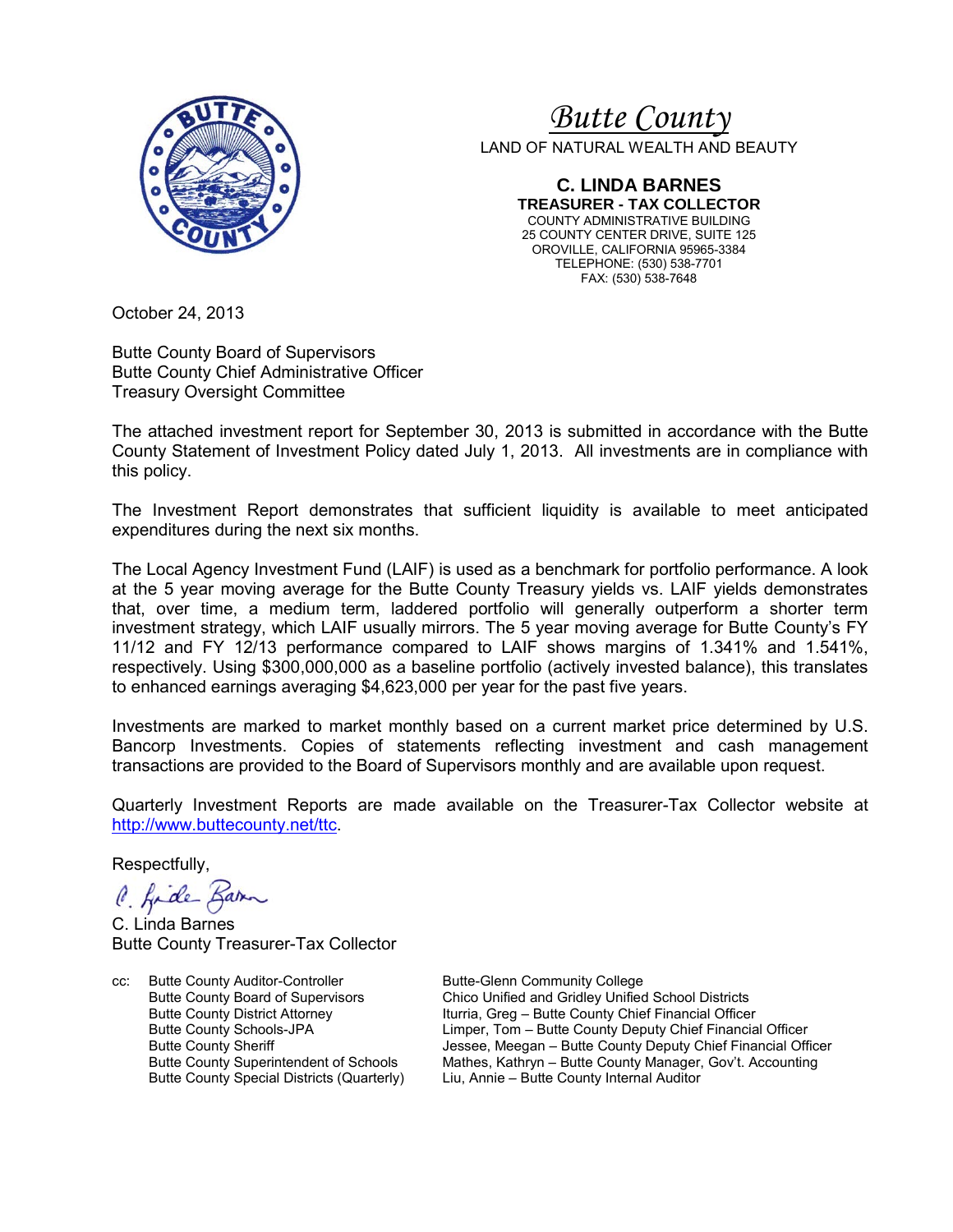

#### **BUTTE COUNTY TREASURER'S INVESTMENT REPORT**

**September 30, 2013**

|                                                                                                      | YIELD TO         | <b>WEIGHTED AVERAGE</b>                |                                 |                                 |                                 |  |  |
|------------------------------------------------------------------------------------------------------|------------------|----------------------------------------|---------------------------------|---------------------------------|---------------------------------|--|--|
| <b>ACTIVELY MANAGED PORTFOLIO:</b>                                                                   | <b>MATURITY</b>  | <b>MATURITY (DAYS)*</b>                | <b>PAR VALUE</b>                | <b>FAIR VALUE</b>               | <b>COST CARRIED</b>             |  |  |
| <b>LOCAL AGENCY INVESTMENT FUND (LAIF)</b>                                                           | 0.257%           | 1                                      | 80,938,521.32                   | 80,938,521.32                   | 80,938,521.32                   |  |  |
| <b>CALTRUST SHORT TERM</b>                                                                           | 0.347%           | 1                                      | 4,486.98                        | 4,486.98                        | 4,485.69                        |  |  |
| <b>BANK MONEY MARKET (COLLATERALIZED)</b>                                                            | 0.270%<br>1      |                                        |                                 |                                 | 2,802,658.52                    |  |  |
| <b>COMMERCIAL PAPER**</b>                                                                            |                  |                                        | 0.00<br>3,000,000.00            | 0.00<br>2,974,710.00            | 0.00                            |  |  |
| <b>MUNICIPAL BONDS</b>                                                                               | 975<br>0.657%    |                                        |                                 |                                 | 3,021,076.39                    |  |  |
| <b>CORPORATE NOTES**</b>                                                                             | 0.829%           | 664                                    | 14,750,000.00                   | 15,274,586.25                   | 15,312,303.10                   |  |  |
| <b>NEGOTIABLE CDS**</b>                                                                              | 1.398%           | 602                                    | 3,000,000.00                    | 3,005,802.22                    | 3,000,000.00                    |  |  |
| CERTIFICATES OF DEPOSIT (COLLATERALIZED)<br><b>FEDERAL AGENCY NOTES**</b>                            | 0.810%<br>1.158% | 535<br>1,314                           | 10,500,000.00<br>234,875,000.00 | 10,500,000.00<br>234,212,626.09 | 10,500,000.00<br>235,721,605.31 |  |  |
|                                                                                                      |                  |                                        |                                 |                                 |                                 |  |  |
| <b>TOTAL ACTIVELY MANAGED PORTFOLIO:</b>                                                             | 0.916%           | 940                                    | 349,870,666.82                  | 349,713,391.38                  | 351,300,650.33                  |  |  |
| INVESTMENT OF NOTE/BOND PROCEEDS AND OPERATING CASH                                                  |                  |                                        |                                 |                                 |                                 |  |  |
| <b>SCHOOL BOND PROCEEDS</b> (see page 2 for details)                                                 |                  |                                        | 16,743,325.79                   | 16,743,325.79                   | 16,743,325.79                   |  |  |
| <b>OPERATING ACCOUNTS</b>                                                                            |                  |                                        |                                 |                                 |                                 |  |  |
| <b>U.S. BANK CHECKING ACCOUNT DEPOSITS</b>                                                           |                  |                                        | 11,041,625.13                   | 11,041,625.13                   | 11,041,625.13                   |  |  |
| <b>OPERATING CASH</b>                                                                                |                  |                                        | 41,483.35                       | 41,483.35                       | 41,483.35                       |  |  |
| <b>OTHER</b>                                                                                         |                  |                                        | 453.00                          | 453.00                          | 453.00                          |  |  |
| <b>TOTAL TREASURER'S FUND LEDGER BALANCE:</b>                                                        |                  |                                        | 377,697,554.09                  | 377,540,278.65                  | 379,127,537.60                  |  |  |
| <b>INVESTMENTS UNDER MANAGEMENT OF TRUSTEES</b> (see page 3 for details)                             |                  |                                        | 4,381,385.62                    | 4,366,472.72                    | 4,395,347.66                    |  |  |
|                                                                                                      |                  |                                        | <b>PAR VALUE</b>                | <b>FAIR VALUE</b>               | <b>COST CARRIED</b>             |  |  |
| <b>TOTAL CASH AND INVESTMENTS:</b>                                                                   |                  |                                        | 382,078,939.71                  | 381,906,751.37                  | 383,522,885.26                  |  |  |
|                                                                                                      |                  | <b>SIX MONTH LIQUIDITY PROJECTIONS</b> |                                 |                                 |                                 |  |  |
| Estimated Cash Receipts for Next Six Months                                                          |                  |                                        |                                 | 486, 127, 292                   |                                 |  |  |
| <b>Estimated Disbursements for Next Six Months</b><br>Estimated Net Cash Flow for Next Six Months*** |                  |                                        | -449,297,572<br>36,829,720 (A1) |                                 |                                 |  |  |
| Cash Reserve for Possible Deferred Revenues                                                          |                  |                                        | $-30,000,000$ (A2)              |                                 |                                 |  |  |
| <b>Securities Maturing</b><br>Local Agency Investment Fund / Cal Trust / MMF                         |                  |                                        | 5,500,000 (B)<br>83,745,666 (C) |                                 |                                 |  |  |
| Total Liquidity for Next Six Months                                                                  |                  |                                        |                                 | 96,075,386 (A1+A2+B+C)          |                                 |  |  |
| Estimated Cash Available for Long Term Investment<br>Remaining Available Liquidity                   |                  |                                        |                                 | $-30,000,000$<br>66,075,386     |                                 |  |  |
| Total Par Value of actively managed investments maturing in less than 12 months:                     |                  |                                        |                                 | 99,495,667                      |                                 |  |  |

**Total Par Value of actively managed investments maturing in more than 12 months: 250,375,000**

\* Actual Weighted Average Maturity will be shorter, and actual dollar amount of investments maturing in less than 12 months will be higher than stated, due to call features on investments.<br>\*\* See page 5 for detailed list o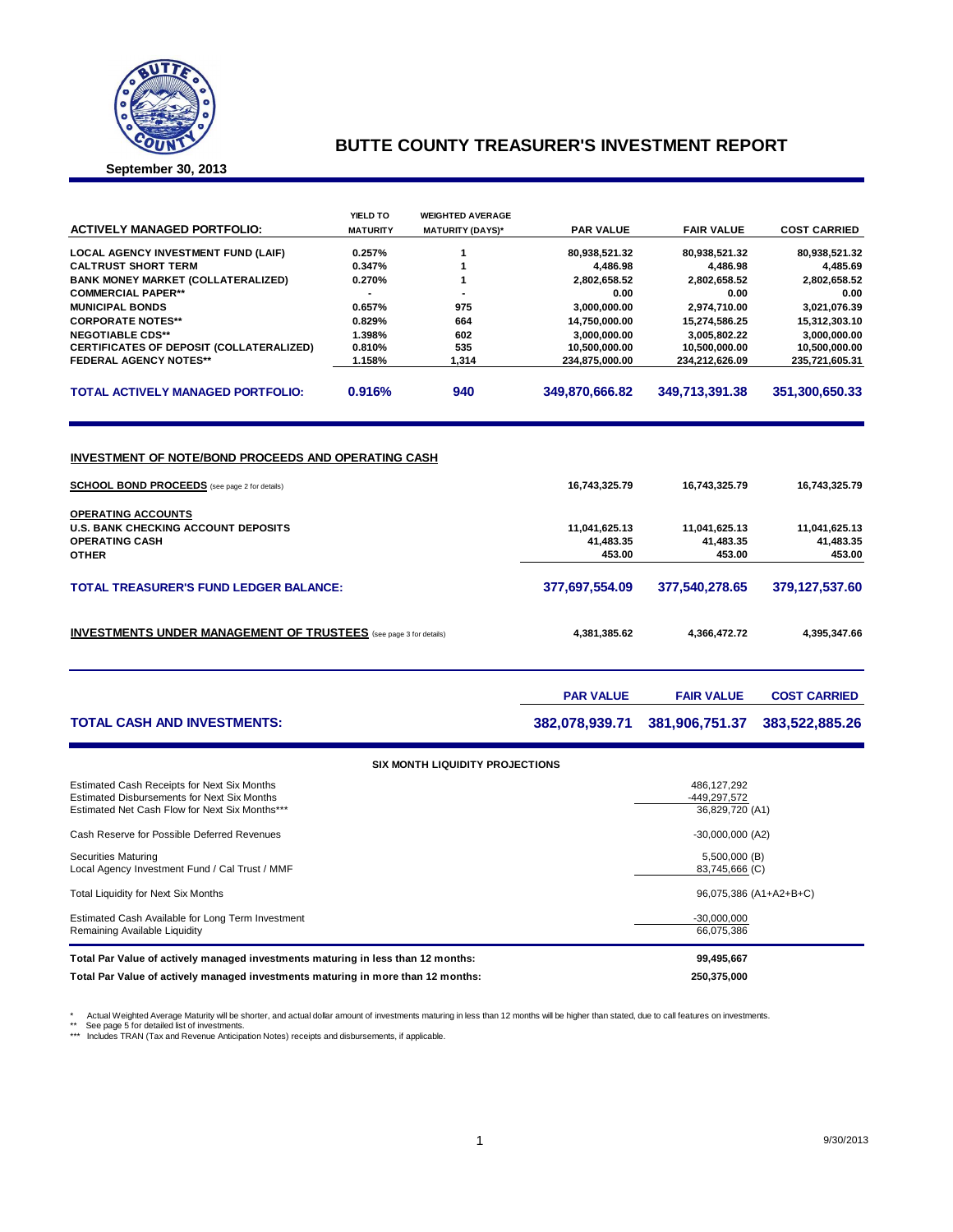# **BUTTE COUNTY TREASURER'S INVESTMENT REPORT INVESTMENT OF SCHOOL BOND PROCEEDS September 30, 2013**

| <b>BOND/NOTE DESCRIPTION</b>                       | <b>INVESTMENT</b><br><b>TYPE</b> | <b>MATURITY</b><br><b>DATE</b> | <b>DESCRIPTION</b> | <b>ANNUAL</b><br>YIELD* | <b>PAR</b><br><b>VALUE</b> | <b>FAIR</b><br><b>VALUE</b> | <b>COST</b><br><b>CARRIED</b> |
|----------------------------------------------------|----------------------------------|--------------------------------|--------------------|-------------------------|----------------------------|-----------------------------|-------------------------------|
| <b>BONDS - LOCAL AGENCY INVESTMENT FUND (LAIF)</b> |                                  |                                |                    |                         |                            |                             |                               |
| <b>Chico Unified School District Series B</b>      | LAIF                             |                                |                    | 0.257%                  | 3,797.83                   | 3,797.83                    | 3,797.83                      |
| <b>Chico Unified Measure E Series A</b>            | LAIF                             |                                |                    | 0.257%                  | 14,602,735.03              | 14,602,735.03               | 14,602,735.03                 |
| Gridley Unified School District GO 2012            | LAIF                             |                                |                    | 0.257%                  | 2,136,792.93               | 2,136,792.93                | 2,136,792.93                  |
| <b>SUBTOTAL</b>                                    |                                  |                                |                    |                         | 16,743,325.79              | 16,743,325.79               | 16,743,325.79                 |
|                                                    |                                  |                                |                    |                         | <b>PAR</b><br><b>VALUE</b> | <b>FAIR</b><br><b>VALUE</b> | <b>COST</b><br><b>CARRIED</b> |
| <b>GRAND TOTAL</b>                                 |                                  |                                |                    |                         | 16,743,325.79              | 16,743,325.79               | 16,743,325.79                 |

\* Yields quoted above are a snapshot per investment type. Actual yields earned on school bonds are calculated by the Treasurer's office and are a composite of investment earnings less Treasury costs.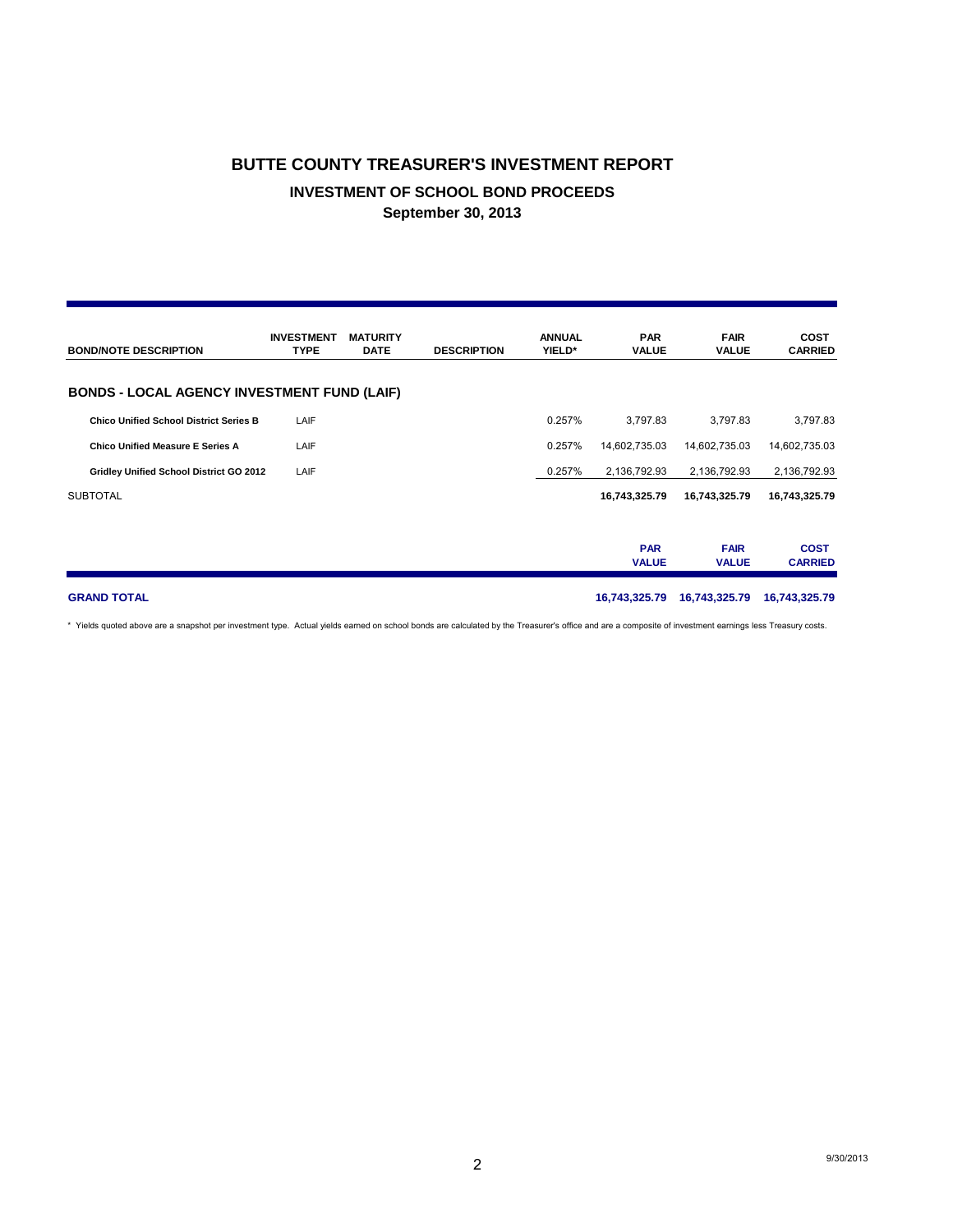## **BUTTE COUNTY TREASURER'S INVESTMENT REPORT INVESTMENTS UNDER MANAGEMENT OF TRUSTEES September 30, 2013**

|                                                                                     | <b>INVESTMENT</b>      | <b>MATURITY</b> |                              | <b>ANNUAL</b><br><b>YIELD</b> | <b>PAR</b>   | <b>FAIR</b>  | <b>COST</b>    |
|-------------------------------------------------------------------------------------|------------------------|-----------------|------------------------------|-------------------------------|--------------|--------------|----------------|
| <b>LOAN PROGRAM</b>                                                                 | <b>TYPE</b>            | <b>DATE</b>     | <b>DESCRIPTION</b>           |                               | <b>VALUE</b> | <b>VALUE</b> | <b>CARRIED</b> |
| <b>2003 REFUNDING COP</b>                                                           |                        |                 |                              |                               |              |              |                |
| <b>U.S. BANK, TRUSTEE</b>                                                           |                        |                 |                              |                               |              |              |                |
| Expense Fund #XXXX6106                                                              | Money Market           |                 | U.S. Bank MMF 5              | 0.040%                        | 6,993.78     | 6,993.78     | 6,993.78       |
| Reserve Fund #XXXX6101                                                              | Money Market           |                 | U.S. Bank MMF 5              | 0.040%                        | 44,114.79    | 44,114.79    | 44,114.79      |
|                                                                                     | <b>US Treas/Agency</b> | 10/18/13        | FHLB #3133XSAE8              | 2.820%                        | 385.000.00   | 385.639.10   | 398,962.04     |
| Lease Payment #XXXX6100                                                             | Money Market           |                 | U.S. Bank MMF 5              | 0.040%                        | 6,992.29     | 6,992.29     | 6,992.29       |
| <b>SUBTOTAL</b>                                                                     |                        |                 |                              |                               | 443,100.86   | 443,739.96   | 457,062.90     |
| <b>2004 PENSION OBLIGATION BONDS</b><br><b>WELLS FARGO BANK, TRUSTEE</b>            |                        |                 |                              |                               |              |              |                |
| Series A Bond Fund #XXXX1106                                                        | Money Market           |                 | HERITAGE MM #3106            | 0.010%                        | 1,746,006.82 | 1,746,006.82 | 1,746,006.82   |
| Int. Rate Stabilization Fund #XXXX1109                                              | Money Market           |                 | HERITAGE MM #3106            | 0.010%                        | 1,004.77     | 1.004.77     | 1,004.77       |
|                                                                                     | Pooled Agency Funds    |                 | Local Agency Investment Fund | 0.257%                        | 1,624.58     | 1,624.58     | 1,624.58       |
| Series B Interest Fund #XXXX1301                                                    | Money Market           |                 | HERITAGE MM #3106            | 0.010%                        | 880,115.66   | 880,115.66   | 880,115.66     |
| <b>SUBTOTAL</b>                                                                     |                        |                 |                              |                               | 2,628,751.83 | 2,628,751.83 | 2,628,751.83   |
| <b>2004 WORKERS' COMPENSATION</b><br><b>York Risk Services Group</b>                |                        |                 |                              |                               |              |              |                |
| - Claim Administrators                                                              |                        |                 |                              |                               |              |              |                |
| Umpqua Bank #XXXXX2601                                                              | Commercial Bank        |                 | <b>Business Checking</b>     | <b>NA</b>                     | 93,796.38    | 93,796.38    | 93,796.38      |
| <b>SUBTOTAL</b>                                                                     |                        |                 |                              |                               | 93.796.38    | 93.796.38    | 93,796.38      |
| 2006 COP - NEAL ROAD RECYCLING & WASTE FACILITY<br><b>WELLS FARGO BANK, TRUSTEE</b> |                        |                 |                              |                               |              |              |                |
| Certificate Reserve Fund #XXXX0800                                                  | Money Market           |                 | Gov MMF Service Fund #743    | 0.010%                        | 8,500.22     | 8,500.22     | 8,500.22       |
|                                                                                     | US Treas/Agency        | 8/07/2017       | FHLMC #3134G3ZR4             | 1.000%                        | 1,200,000.00 | 1,184,448.00 | 1,200,000.00   |
| Base Rental Payment Fund #XXXX0801                                                  | Money Market           |                 | Gov MMF Service Fund #743    | 0.010%                        | 5.01         | 5.01         | 5.01           |
| Expense Fund #XXXX0802                                                              | Money Market           |                 | Gov MMF Service Fund #743    | 0.010%                        | 7,231.32     | 7,231.32     | 7,231.32       |
| <b>SUBTOTAL</b>                                                                     |                        |                 |                              |                               | 1,215,736.55 | 1,200,184.55 | 1,215,736.55   |
|                                                                                     |                        |                 |                              |                               |              |              |                |
|                                                                                     |                        |                 |                              |                               | <b>PAR</b>   | <b>FAIR</b>  | <b>COST</b>    |
|                                                                                     |                        |                 |                              |                               | <b>VALUE</b> | <b>VALUE</b> | <b>CARRIED</b> |
| <b>GRAND TOTAL</b>                                                                  |                        |                 |                              |                               | 4.381.385.62 | 4.366.472.72 | 4.395.347.66   |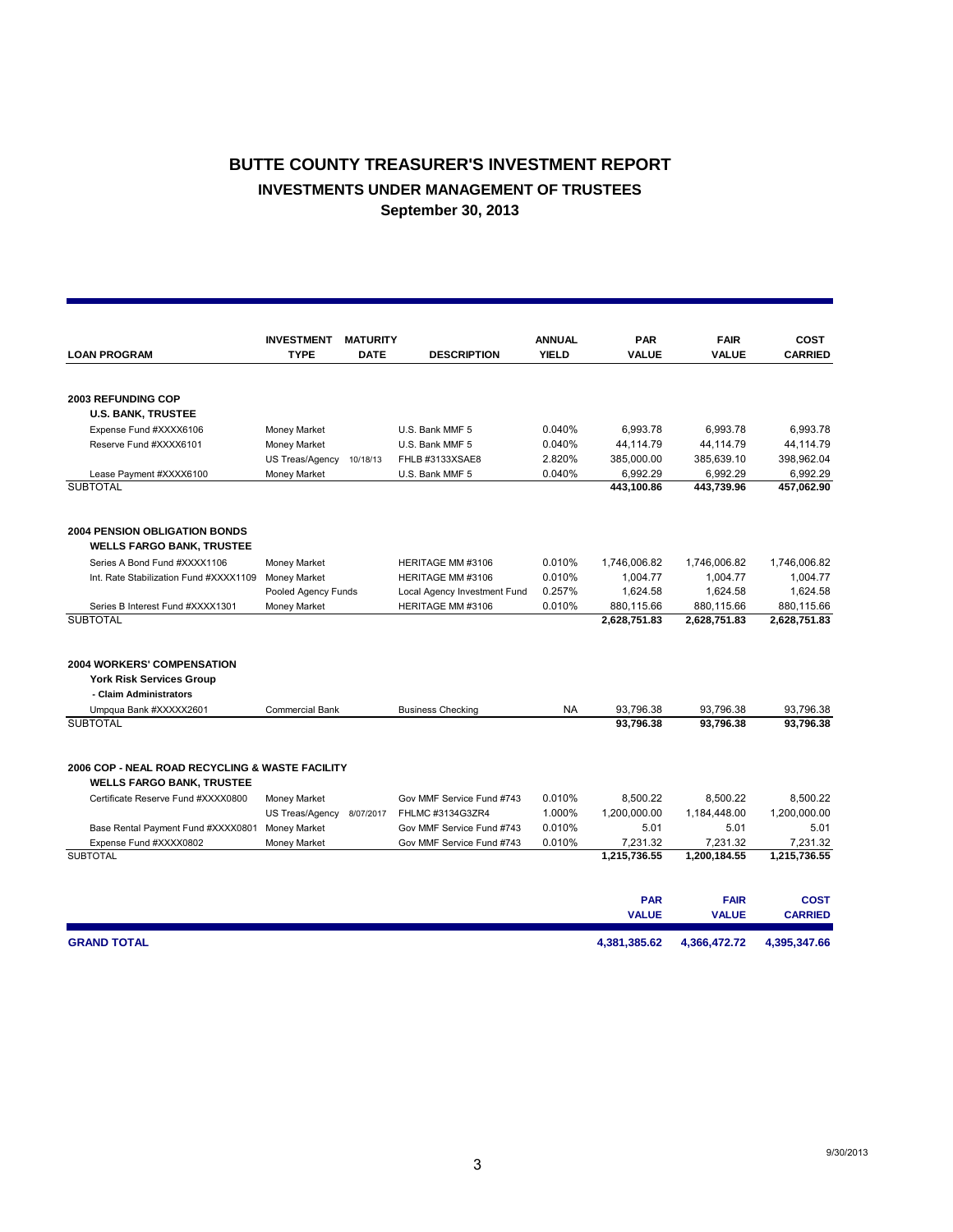#### **BUTTE COUNTY TREASURER'S INVESTMENT REPORT September 30, 2013 ACTIVELY MANAGED PORTFOLIO "AT-A-GLANCE"**





**\*\* This chart does not include deposits from TRAN, Bond Proceeds, or Investments under Management of Trustees.**

 **It is intended to demonstrate cash flow trends and establish a baseline for the portfolio, enabling medium term investments.**